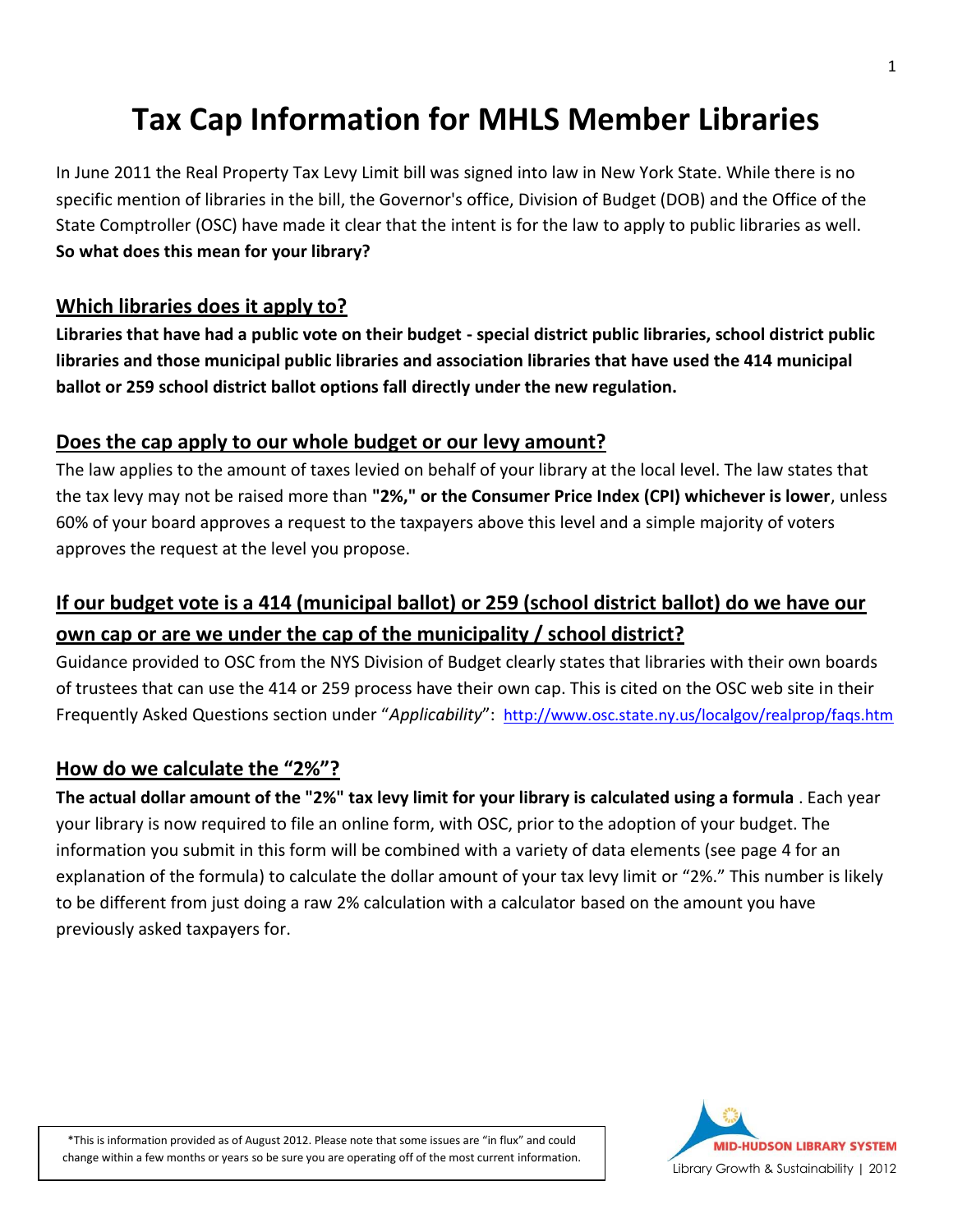#### **When is the online form available?**

For libraries with a calendar fiscal year (January 1 – December 31): Early September For Libraries with a school fiscal year (July – June): Mid-January

#### **When is the online form due?**

For libraries with a calendar fiscal year (January 1 – December 31): prior to the adoption of the budget For Libraries with a school fiscal year (July – June): March  $1<sup>st</sup>$ 

#### **Can the library ask for more than a 2% increase if necessary?**

Your board can put forth an amount to the voters that is over the calculated 2% figure if it needs by using an override procedure. The **override procedure** involves passing a resolution by 60% of eligible voting members of your board *prior to the approval of your budget by your board*. If the resolution at the board level passes you may put up a levy request that goes above the tax levy limit you have calculated through the Comptroller's online form.\* Once this has been done you will follow the same procedures for enacting a public vote on your budget as usual, the public vote still would need to pass by a simple majority. *[Sample override resolution language is available from Rebekkah Smith Aldrich, MHLS Coordinator for Library Growth & Sustainability:* [rsmith@midhudson.org\]](mailto:rsmith@midhudson.org?)

#### **Can our board do an override resolution that would cover all future library budget votes?**

No, your board may not do a "blanket override" that would apply to future years.

# \***Our budget cycle does not align with the release of the data necessary to fill out the OSC online form to calculate the 2% amount, what should we do?**

Until regulation is developed to address this situation it was suggested at workshops held around the state in 2011, by staff from OSC, that it is **allowable, possibly advisable, to pass an override resolution regardless of the amount you ultimately ask the public for each year** to "protect" your library. They made this suggestion in light of the fact that should your library, accidentally or knowingly, be approved for funds beyond your tax levy limit (for example, if your calculations are off) without the override resolution in place, **your library is liable for the difference in the amount, plus interest,** should you be audited. Currently, OCS is verbally encouraging libraries to adjust their vote date or fiscal year so that they can file the form prior to the adoption of the budget.

# **Our library does not have a public vote on our budget; do we need to fill out the online form?**

**Libraries that have never had a public vote on any portion of their budget** do not need to fill out the online form from the Comptroller. Your situation remains the same as it always has in that you will need to negotiate with your municipality for funds for your library. The amount your library receives will be a part of your municipality's tax cap calculation - you do not have a separate cap calculation from them.



\*This is information provided as of August 2012. Please note that some issues are "in flux" and could change within a few months or years so be sure you are operating off of the most current information.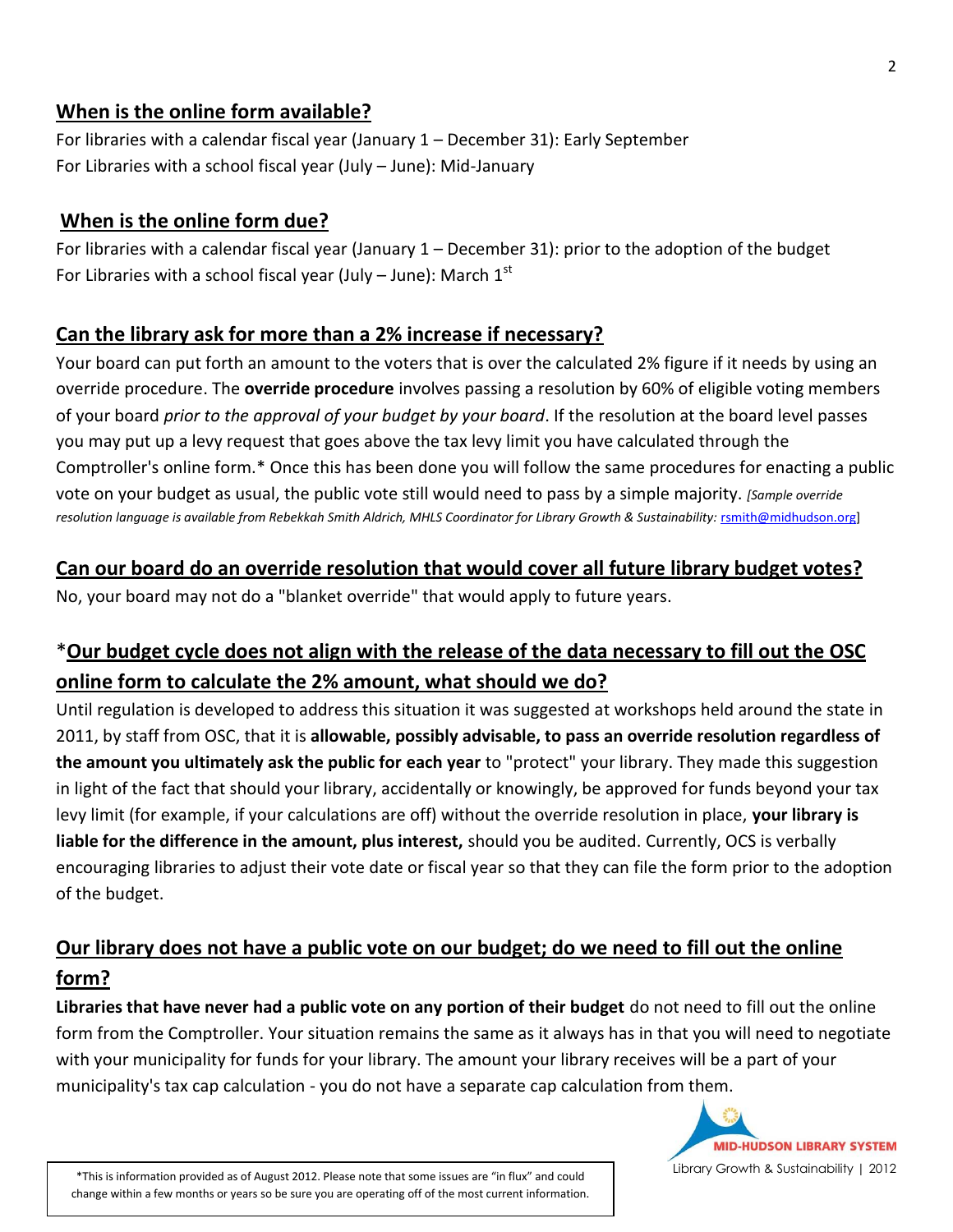#### **For more information:**

- Office of the New York State Comptroller:<http://www.osc.state.ny.us/localgov/realprop/index.htm>
	- o OSC Property Tax Hotline: 518.473.0006
	- o Frequently Asked Questions:<http://www.osc.state.ny.us/localgov/realprop/faqs.htm>
	- o User Guide for the Real Property Tax Calculation Form: <http://www.osc.state.ny.us/localgov/realprop/pdf/instructions.pdf>
- The Property Tax Cap Guidelines for Implementation from the New York State Department of Taxation and Finance and the New York State Department of State: <http://www.tax.ny.gov/pdf/publications/orpts/capguidelines.pdf>
- $\supset$  New York Library Association Tax Cap Resources: <http://www.nyla.org/displaycommon.cfm?an=1&subarticlenbr=6>
- Rebekkah Smith Aldrich, MHLS Coordinator for Library Growth & Sustainability: [rsmith@midhudson.org,](mailto:rsmith@midhudson.org) 845.471.6060 x239